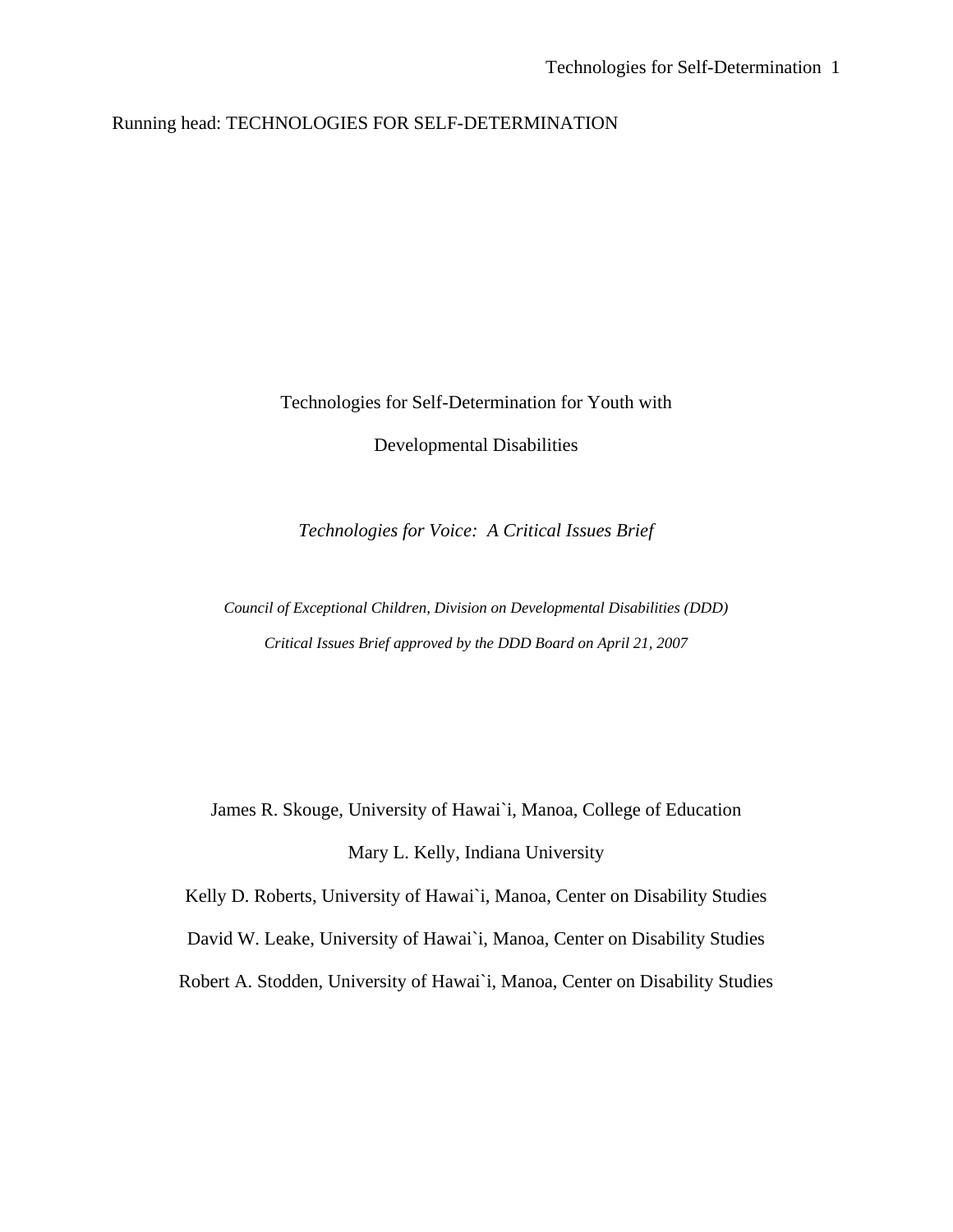### Abstract

This paper focuses on "technologies for voice" that are related to the self-determination of youth with developmental disabilities. The authors describe a self-determination model that values family-focused, community-referenced pedagogies employing "new media" to give voice to youth and their families. In line with the adage that a picture is worth a thousand words, many youth and families find they are better able to convey their life situations and express their hopes and fears using multimedia (e.g., camcorders, voice recorders, digital cameras, PowerPoint) to find their voices in transition and IEP planning meetings. Systematic strategies are described to support teachers and other youth advocates to employ multimedia technologies as tools of selfdetermination.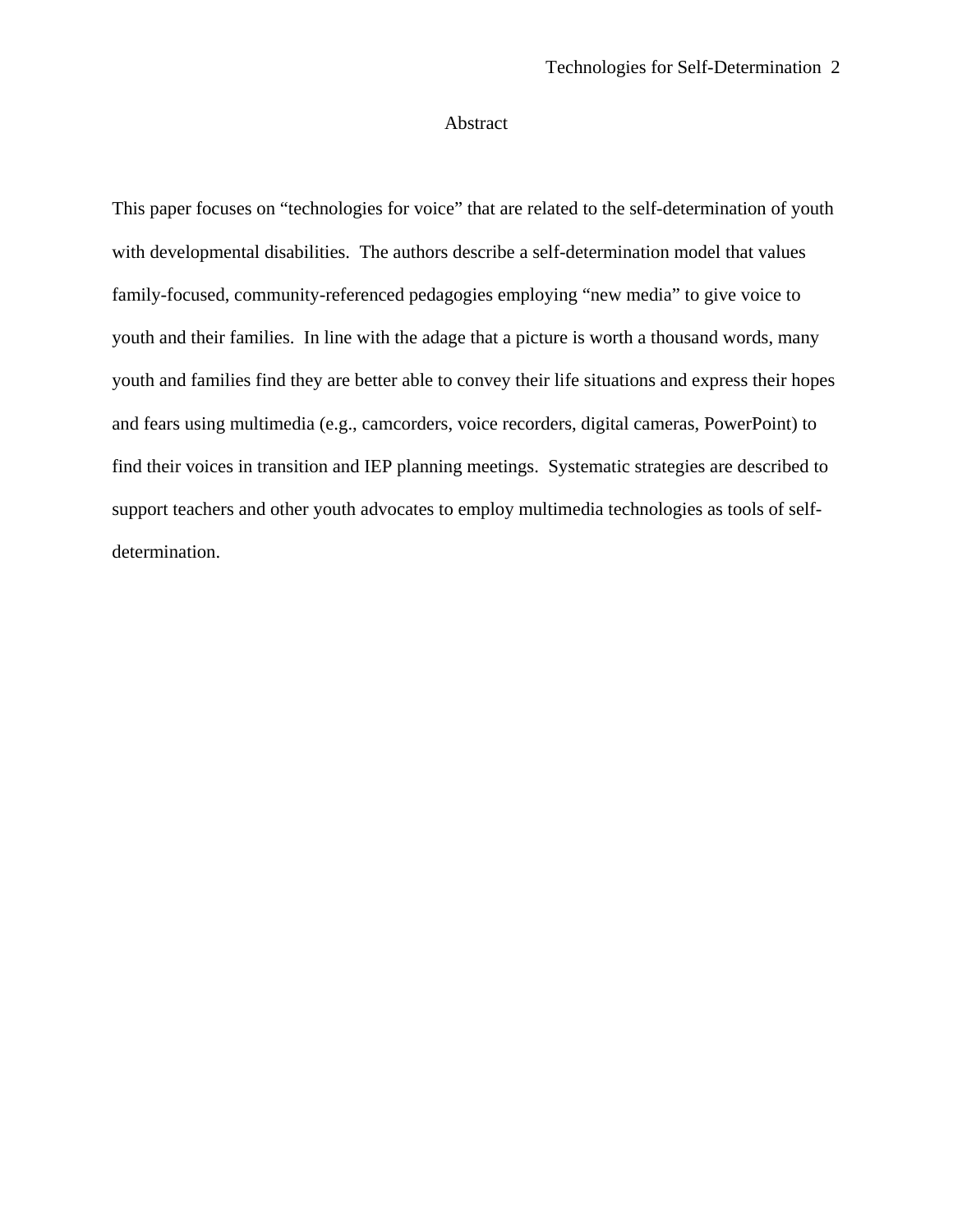#### Technologies for Voice: A Critical Issues Brief

 Whether they are ready or not, young adults with disabilities are expected to become selfdetermining, that is, to assume increasing responsibility for their own goal setting, transition planning and life "visioning." In support of this effort, young persons are expected to participate in "circles of support" and to find and share their own voices in the planning process (e.g., individualized education program (IEP), transition, case conference, wraparound) (Kelly, Skouge, & Thomas, 2005; Martin, Marshall, & Dupry, 2004; Thoma, Rogan, & Baker, 2001). Regardless of disability, it is the young adult, him or herself, who is at the heart of this evolving social value called self-determination (Martin, et al., 2004; Mason, McGahee-Kovac, & Johnson, 2004; Torgerson, Miner, & Shen, 2004).

We take the position that special educators are best able to support the realization of selfdetermination for youth with developmental disabilities when they use family-focused, community-referenced pedagogies explicitly designed to give voice to youth themselves and their families. This paper promotes the use of *new media* to achieve this goal. In line with the adage that a picture is worth a thousand words, many youth and families find they are better able to convey their life situations and express their values, hopes and fears through "technologies for voice" (e.g., camcorders, voice recorders, digital cameras, PowerPoint) than using words that may not resonate with others who lack experience living with developmental disabilities. Technologies for voice can be particularly useful for enhancing understanding among people of different cultural backgrounds, as the authors have found through considerable experience working with Asians and Pacific Islanders with developmental disabilities and their families, including native Hawaiians, Samoans, Micronesians and youth of "mixed" Asian and Pacific backgrounds.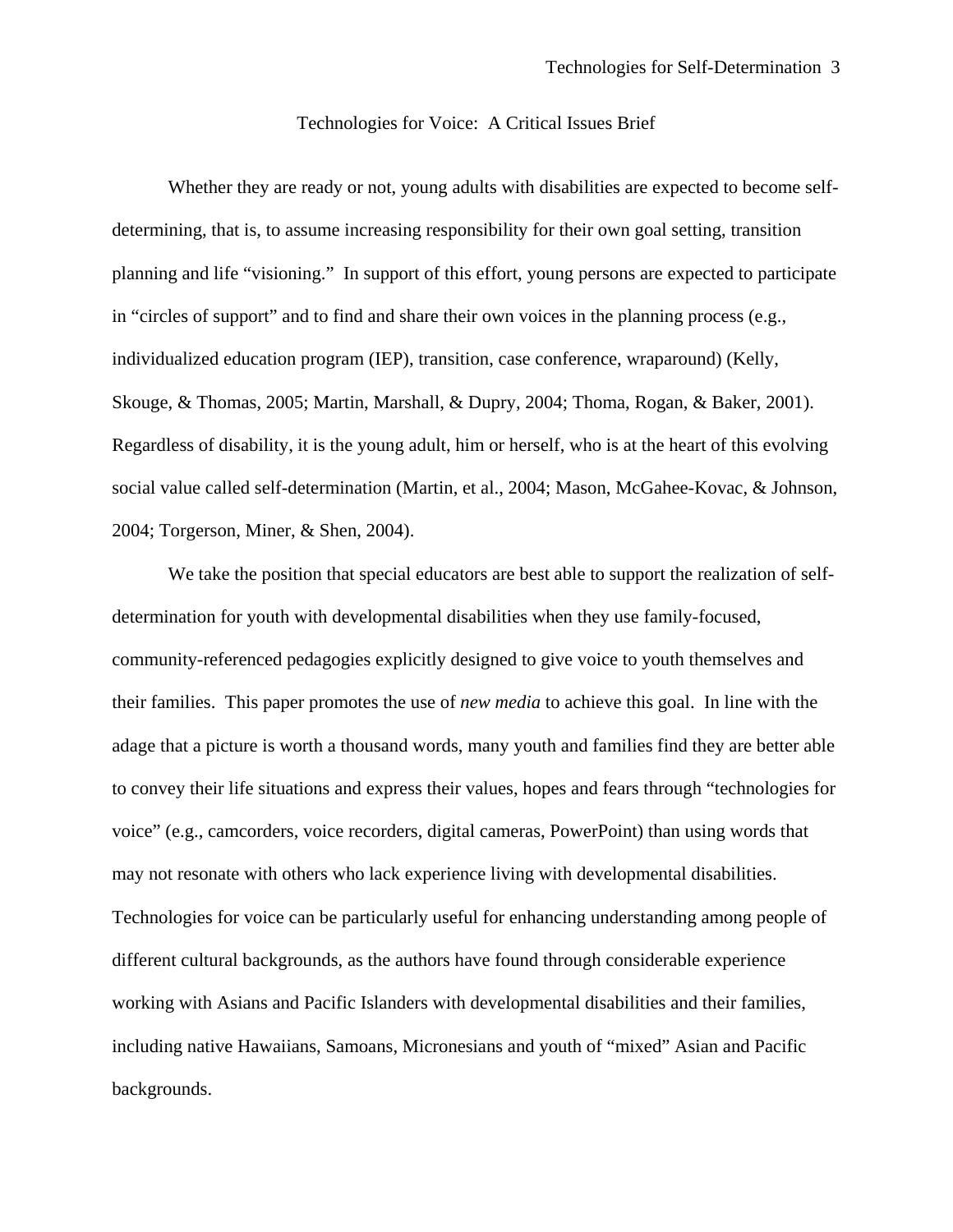### *Historical Evolution and Significance of Self-Determination*

Self-determination is considered to be both a *civil right* and a *civic responsibility,* emanating from the "normalization", independent living and self-advocacy movements originating in the 1960's. Both the Americans with Disabilities Act (P.L. 101-336) and the Individuals with Disabilities Education Act include specific provisions pertaining to selfdetermination (Field, Martin, Miller, Ward, & Wehmeyer, 1998). There is a growing body of evidence that people with disabilities who are supported to gain greater self-determination achieve better outcomes, including making better career choices, improving the quality of their lives, and giving more back to their communities (Algozzine, Browder, Karvonen, Test, & Wood, 2001; Wehmeyer & Schwartz, 1998).

 Since the 1960's, a variety of curricula and programs have been developed and implemented to support people with developmental disabilities to gain the self-determination that most people take for granted. These initiatives generally recognize that self-determination requires two things: (1) a social environment that provides opportunities and supports to make choices and set goals without undue influence, and (2) a range of relevant attitudes, skills, and knowledge on the part of the individual, such as an orientation to the future, awareness of one's own strengths and limitations, and ability to foresee and compare the consequences of different choices (Abery & Stancliffe, 2003). Educational approaches have fallen into two strands: (1) the choice strand, and (2) the goal setting and attainment strand (Martin, et al., 2004). The choice strand integrates "choice making" and "learning to make choices" into the educational curriculum, including a progression of simple to more complex choice making. The goal setting and attainment strand is "outcomes based" in which youth set their own goals and outcome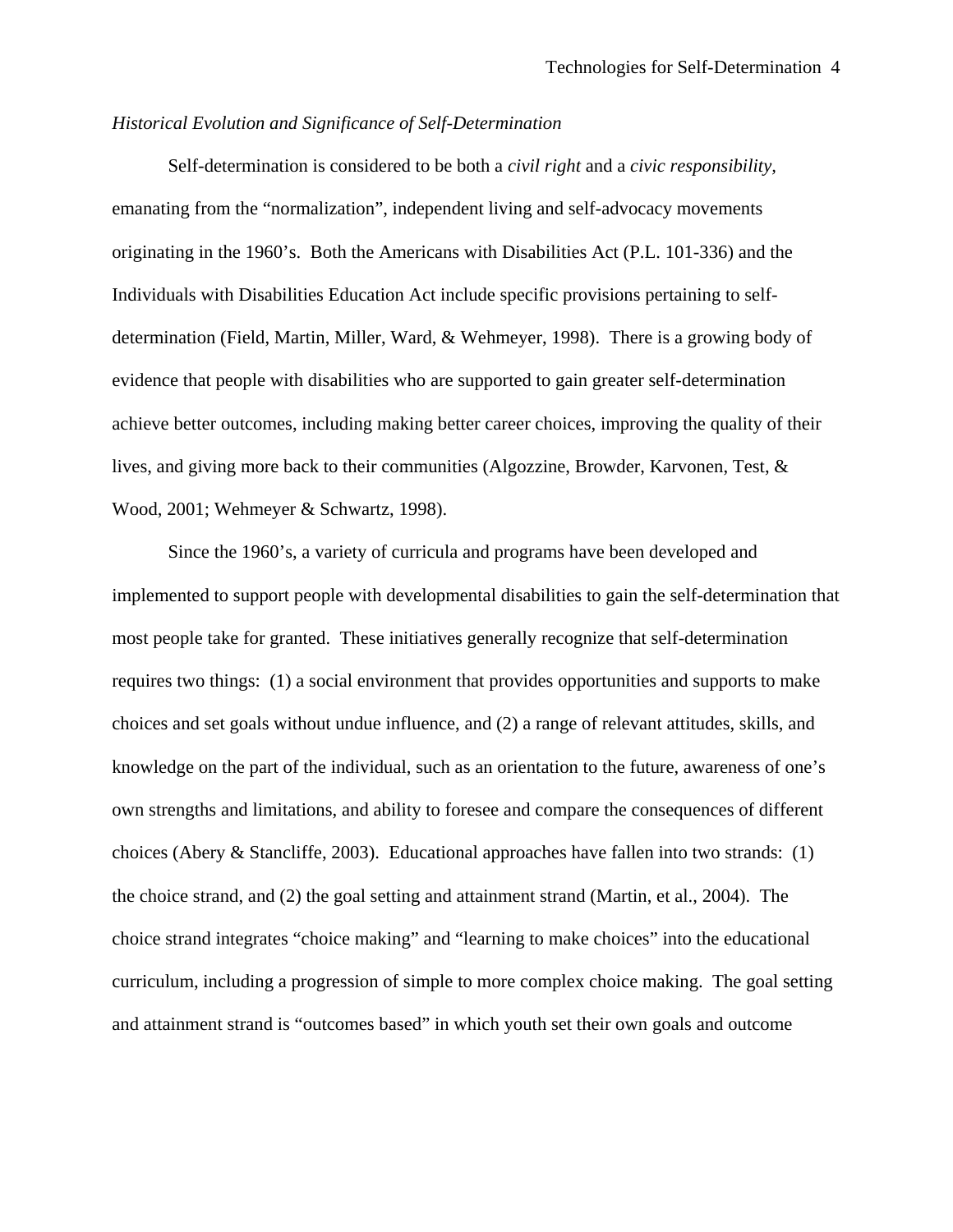measures. This process involves identifying needs, interests and expected outcomes across functional domains.

 In a comprehensive synthesis of the literature, Wood, Test, Browder, Algozzine and Karvonen (1999, revised in 2004) compared 60 self-determination curricula across such variables as choice/decision making, goal setting/attainment, problem solving, self-evaluation, self-advocacy, IEP planning, relationships with others, and self-awareness. The authors noted that many of the curricula link self-determination with transition planning, citing evidence of a positive relationship between self-determination skills training in high school with positive postschool transition outcomes. Some of the more comprehensive curricula they identified are listed in Table 1.

#### <insert Table 1 about here>

#### *Digital Storytelling and New Media*

 Special education has a longstanding, proud history of valuing student-centered, familyand community-referenced pedagogy, especially in the design of educational interventions for children with developmental disabilities. We also have considerable experience applying *assistive technologies* to support augmentative and alternative communication, including extensive use of auditory and visual communications, such as picture symbols, drawings, photographs, video and other multimedia expressions. The values expressed and the technologies that are described below are extensions of these well-established practices in special education.

### *Speaking Up and "Finding Voice" in IEP Transition Meetings*

 The IEP transition process can be designed to provide a structure for self-determination, through which a young person prepares his or her story (past, present and future) referenced to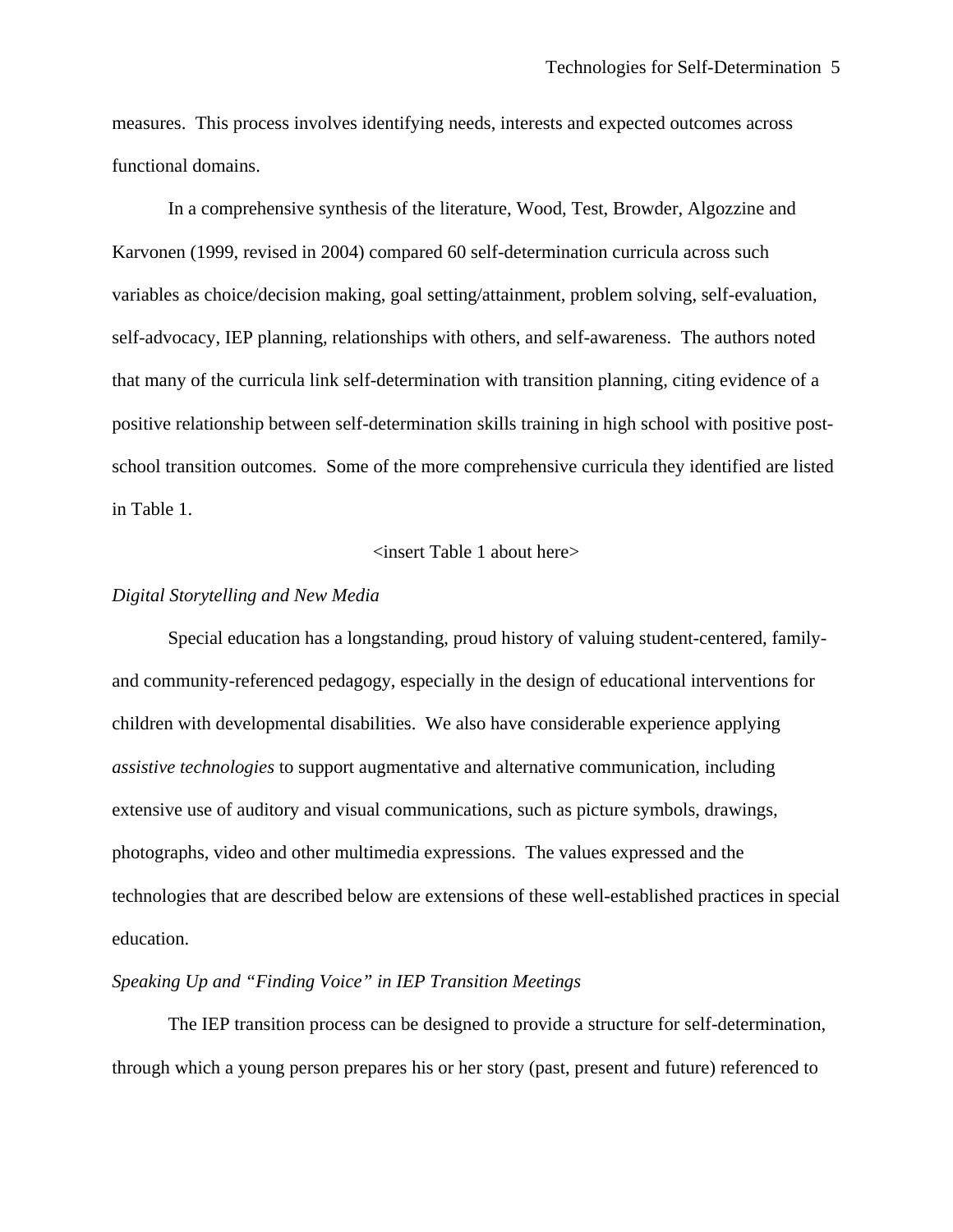several or more of the generative themes described above. One promising approach is to conduct two IEP meetings when it is time to create a transition plan, in order to give youth the opportunity and motivation to deeply participate in their own planning process at this critical life juncture. The first of these meetings is a community gathering, perhaps 60 – 90 minutes in duration, designed to showcase the youth's voice. Ideally, the youth "hosts" the gathering (perhaps with support from significant others chosen by the youth) in which his or her story is shared; a transition plan is proposed; and insights, suggestions and support from the participants are solicited. The prospect of putting on a public performance, and the process of creating performance materials using *new media*, can help motivate and guide the youth to critically examine his or her current situation and possible post-high school futures. This community gathering is followed by the formal IEP meeting (on the same or a later day) to finalize and approve the transition plan. In order to successfully realize this process, the guidelines summarized in Table 2 should be considered.

#### <insert Table 2 about here>

 In this model, IEP transition meetings become part of a *rite of passage*, in which a youth's voice is expressed through a multimedia presentation honoring the beauty of place, family and community; documenting personal strengths, skills and interests; depicting career goals and choices; expressing gratitude to family, community role models and teachers; and committing to self, family and community. Choices for multimedia expression are summarized in Table 3.

#### <insert Table 3 about here>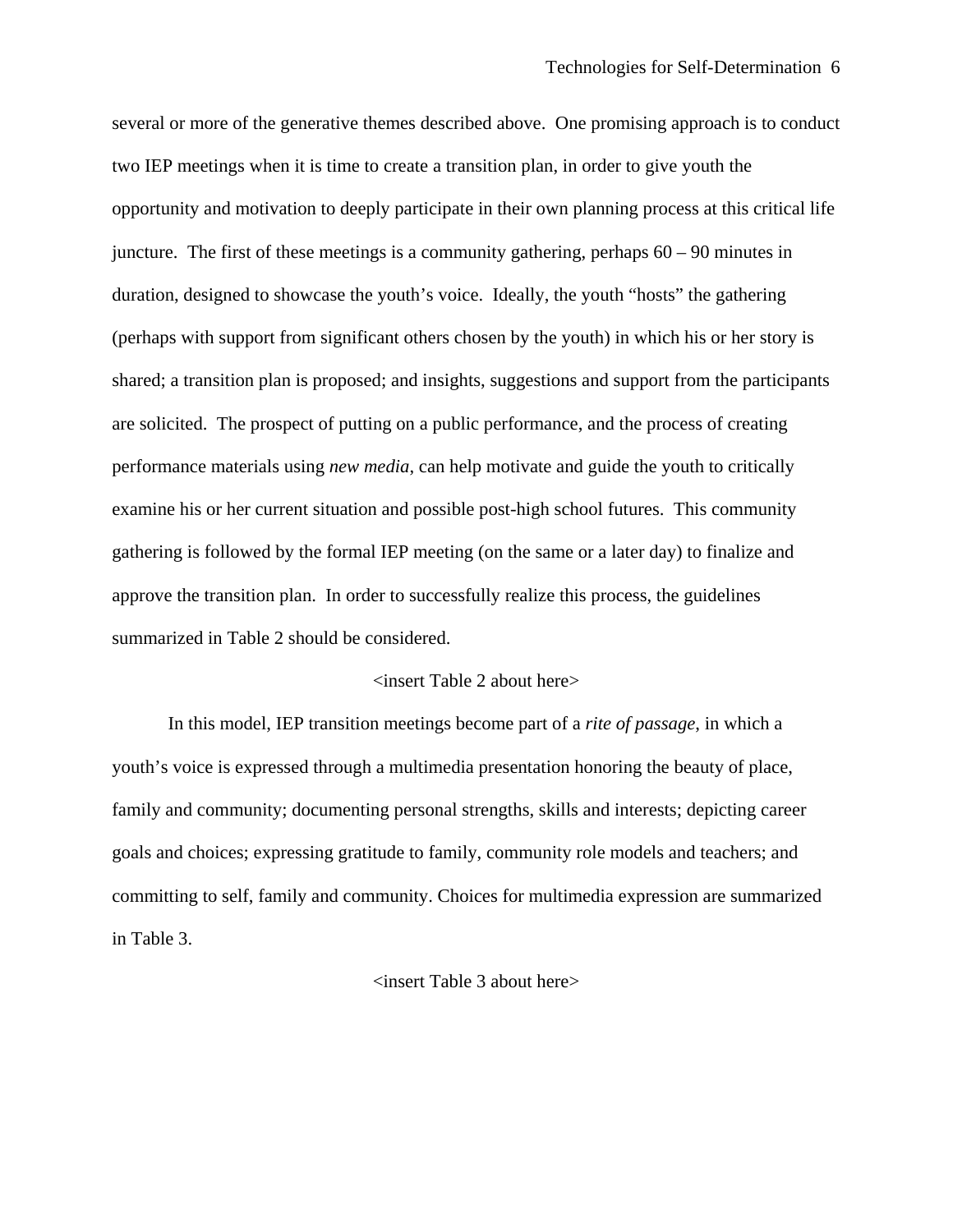The following true case example of Sean (a pseudonym) serves to illustrate the potential impact of this model (Kelly, 2006).

#### *Sean's Story*

Sean was a creative 12-year-old who had spent many years moving in and out of juvenile justice and mental health facilities. Because of multi-agency involvement, there were many participants scheduled at an upcoming transitional IEP meeting with attendees from both his current school and a new school where Sean's family wanted him to attend the following year. His case manager was concerned that while Sean had made a lot of progress and had an important perspective to share, it would be overlooked in favor of his large case file and his extensive history. She encouraged Sean to develop a multimedia presentation for his upcoming IEP meeting.

Sean was very interested in the project and took an active role in developing a PowerPoint presentation. He took photographs, created video clips, and clipped pictures from magazines with science fiction graphics and quotations. One graphic used as the first slide of his presentation was filled with monsters and the phrase "In a world of villains, a goddess reborn, struggles to fulfill a prophecy" which he used to describe bullies at school and his desire to change and achieve his goals.

Sean also photographed family members, pets, and his trailer home. He asked others to take pictures of him doing activities like karate, mowing the lawn, and spending time with his relatives. Fishing was something he and his father used to like to do, so they made time to go fishing and he helped make a short video about the experience. He thought carefully about each picture he added to his presentation and narrated a short story about each. He also selected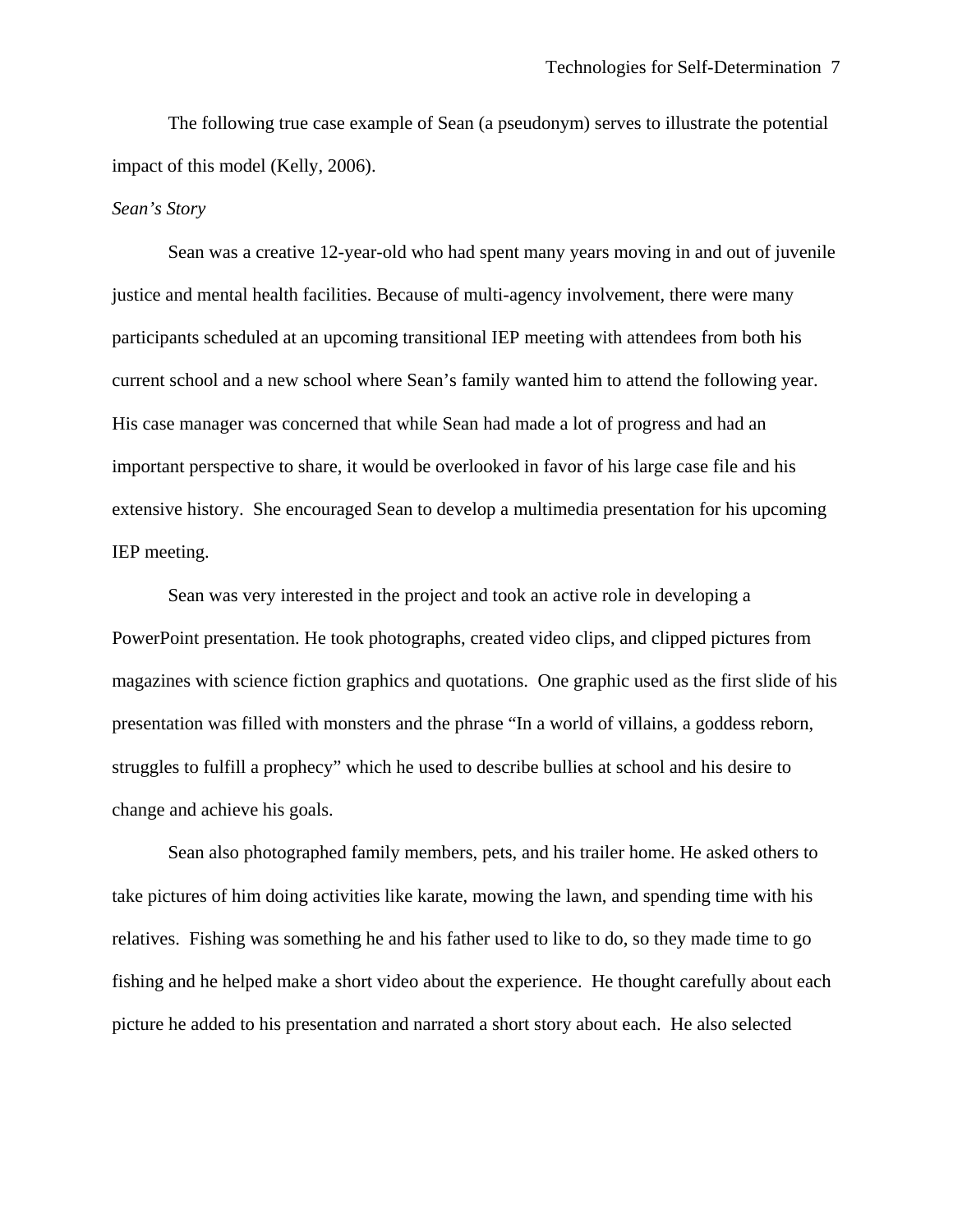specific clips from songs like "I Am" by Eminem and "I Believe I Can Fly" by R. J. Kelly that he felt expressed his sentiments. Lastly, he outlined his goals and hopes for his future.

Sean was eager to share his presentation at his IEP meeting. He was currently in a segregated, self-contained classroom, but felt ready to be in a more inclusive environment at his new school. The change was supported by his parents, case manager, and probation officer, but school personnel did not understand his hopes for a "fresh start" and were hesitant of any change in placement.

At the meeting, Sean was not invited to attend until the end. Before he entered, a number of concerns were raised about Sean as his large school file was gingerly pushed from the current behavior specialist to the new school's specialist. It was then Sean's turn to participate. He entered the room and sat in front of a laptop computer that was set up to show his presentation. He hesitantly but firmly pressed the computer keys and began his presentation.

After Sean shared his presentation, the team members were visibly moved, with many wiping tears from their faces. The vice principal from the new school, the person responsible for making the final decision on classroom placements, looked Sean directly in the eye, shook his hand, and said he would make sure Sean was fully included in school the following year. Sean smiled and his mother nodded enthusiastically.

 The following year, Sean was fully included in his new school. He became active in wrestling, an audio-visual program, and went to all of his school dances. His favorite class was science. He had no disciplinary actions and he remained at home without any outside placements in mental health or juvenile justice facilities. Sean, his parents, and his case manager credit the process of developing and showing the presentation and being listened to by others at the meeting as having helped him have a successful transition to the new school.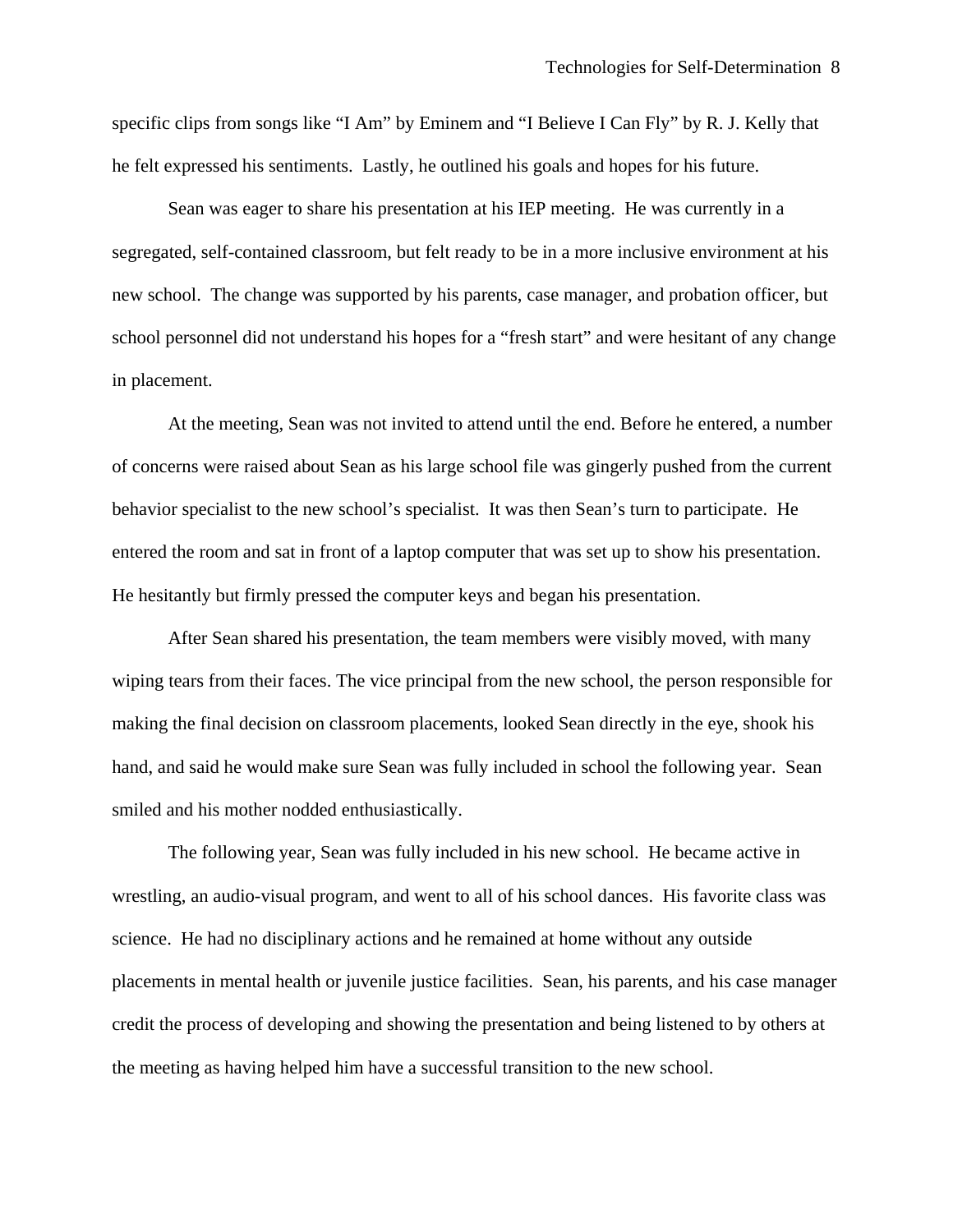### *Themes of Affirmation: Self-Determination Curriculum*

 Although not exhaustive, Table 4 includes 12 "generative" themes that support young people with developmental disabilities to explore pathways to self-determination by building self-awareness, self-esteem and self-efficacy. The themes are "generative" in the sense that they encourage creative, reflective, affirming expressions among many youth with developmental disabilities and their families.

#### <insert Table 4 about here>

The themes are not new to special education. In fact, there are numerous career education, independent living, values clarification and self-determination curricula that value similar constructs and suggest varying ways for youth to explore them, often within the context of semester or year-long career education or transition classes in high school. What is innovative, however, is the expression of these themes using *new media* (photography, audio and video recording, multimedia presentation), which promise to give voice to youth with developmental disabilities who might otherwise be excluded (Kelly, 2007; Kelly, Skouge, & Thomas, 2005; Skouge, 2007).

### *Encouraging Professionals to Re-Tool Their Technology Skills*

In order to creatively and effectively integrate the "new media" into classroom practice, teachers are encouraged to engage in a continuous process of technology re-tooling. *New media* skills can be acquired through many venues including workshops, courses and Internet tutorials. As a note of encouragement, the technology skills described above are taught within the framework of a one-semester university course at the University of Hawaii, including digital photography; video and audio recording and editing; and *PowerPoint* presentation.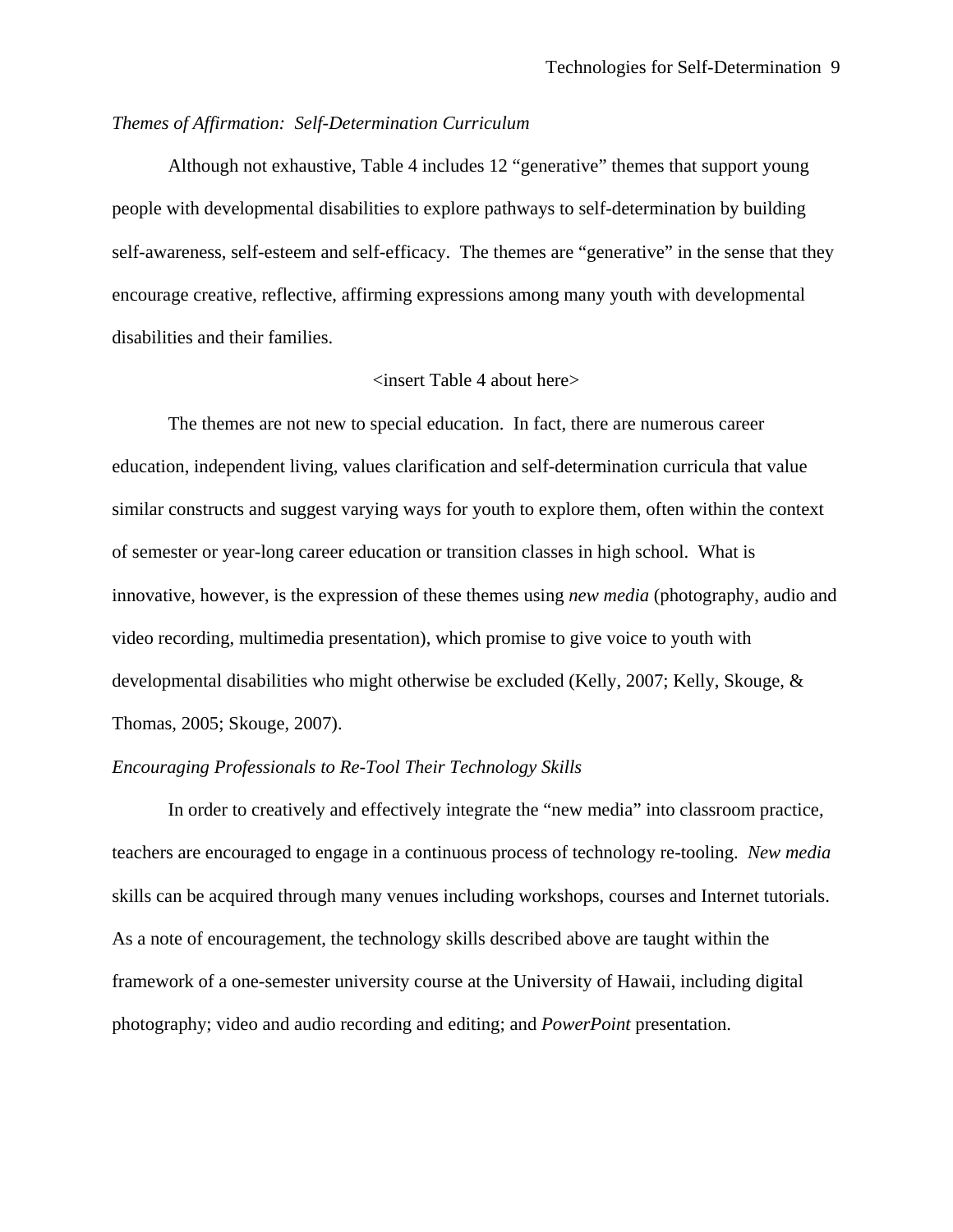At present, Microsoft *PowerPoint* is the most universally available "portfolio" software for digital storytelling (although *Keynote* and *iWeb* provide exciting opportunities for Macintosh users). These software programs permit the construction of multimedia presentations that include all of the elements described above.

 The *new media* are now fully embraced in the consumer marketplace, including digital cameras, audio recorders, and software for editing and sharing; and it is now commonplace for youth to be at the forefront of technology adoption (Tapscott, 1997). Educators are advised to collaborate with students in this "re-tooling" adventure. Recommended components of their "toolkit for voice" are provided in Table 5.

#### <insert Table 5 about here>

For readers who are new to this process, we suggest that teachers and youth advocates begin by working with just one student or client. As shown in Table 6, the process includes, first, deciding on content and gathering together relevant materials, including photographs, text and music; then, utilizing video or multimedia technology to organize the presentation, perhaps using PowerPoint or some other familiar presentation software; and, then, empowering the youth to share his or her "story", by having the "first voice" in a planning meeting or celebratory gathering.

#### <insert Table 6 about here>

#### *Honoring Privacy and Confidentiality*

 The new media present *ethical challenges*, however, including protecting the confidentiality of youth, their families and communities. The implications of digital communications in terms of public exposure and risk cannot yet be fully comprehended. As we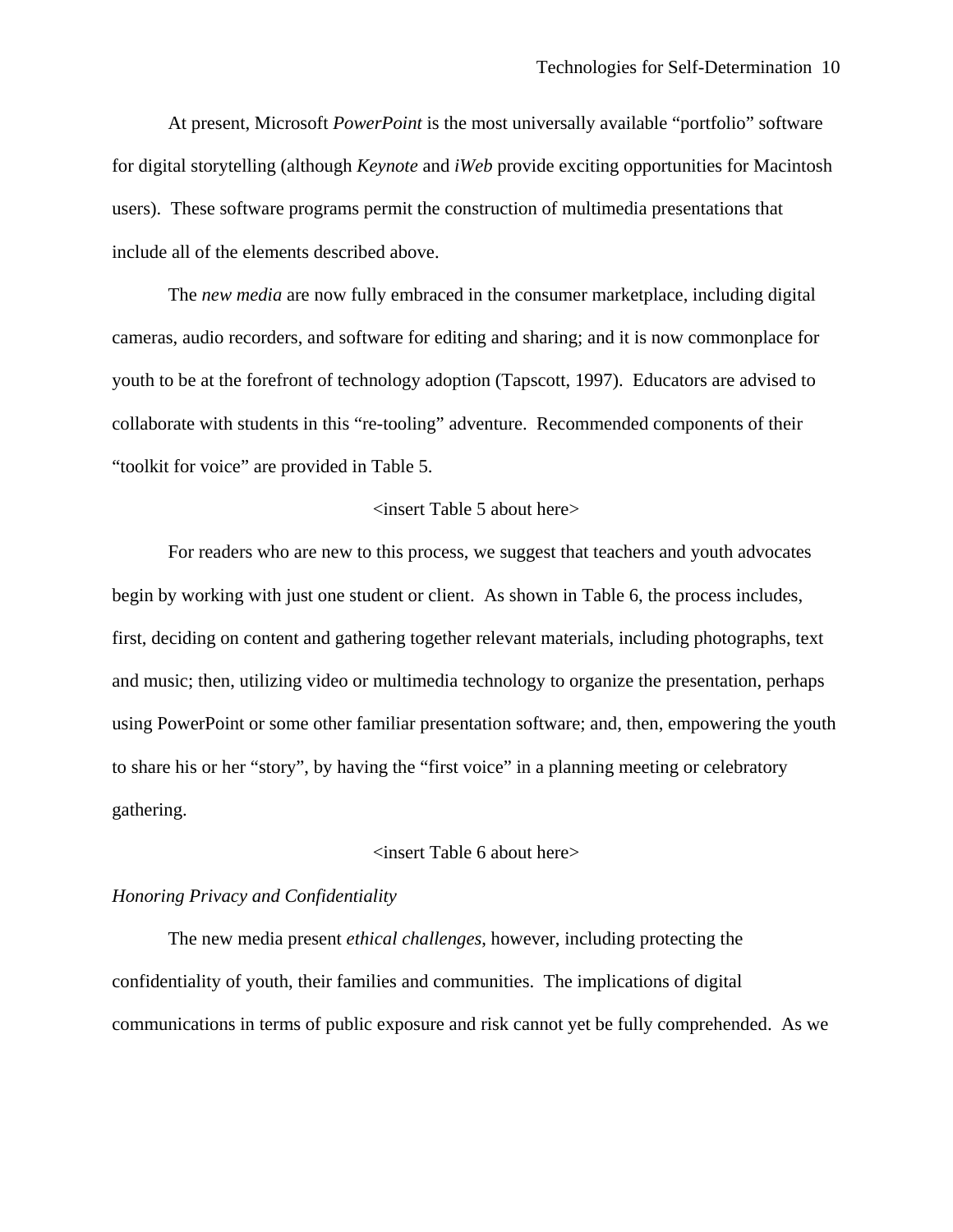value youth, family and community voices, and capture and share those voices with digital tools, we must be vigilant that what is shared is appropriate, respectful and confidential.

 Technology means "change", "globalization" and "access." For those of us who work for agencies and schools, it is likely that procedures and legal protections are in place, requiring "informed consent" from consumers and/or legal guardians to permit information sharing. These legal protections are important, but *they may not be sufficient*.

 Digital information can now be disseminated almost instantaneously wherever the high speed Internet is in place, including text, picture, sound, movie and "real time" imaging. With this opportunity, however, comes our responsibility to counsel and protect the privacy and confidentiality of the consumers with whom we partner. People may say and do things differently in the privacy of their homes, little realizing that an audience of "strangers" may see the situation completely out of context. As professionals, it is essential that we develop and practice techniques to fully inform consumers of the possibilities, the risks and realities of such digital communications, including safeguards to insure that consumers have the right to review, delete and edit digital information before dissemination.

#### *A Challenge to Educators*

This paper challenges educators to construct a vision of IEP transition planning that values student-centered, family and community-referenced engagement. In special education, we have a rich history of making this leap, recognizing that school, family, and community partnerships are *essential* to support children and youth with special needs. The *new media* enrich these possibilities and widen the net to include a broader representation of marginalized youth. Today, as never before, we have the opportunity to invite digital storytelling into our classrooms through the voices of families, community role models and youth themselves and, in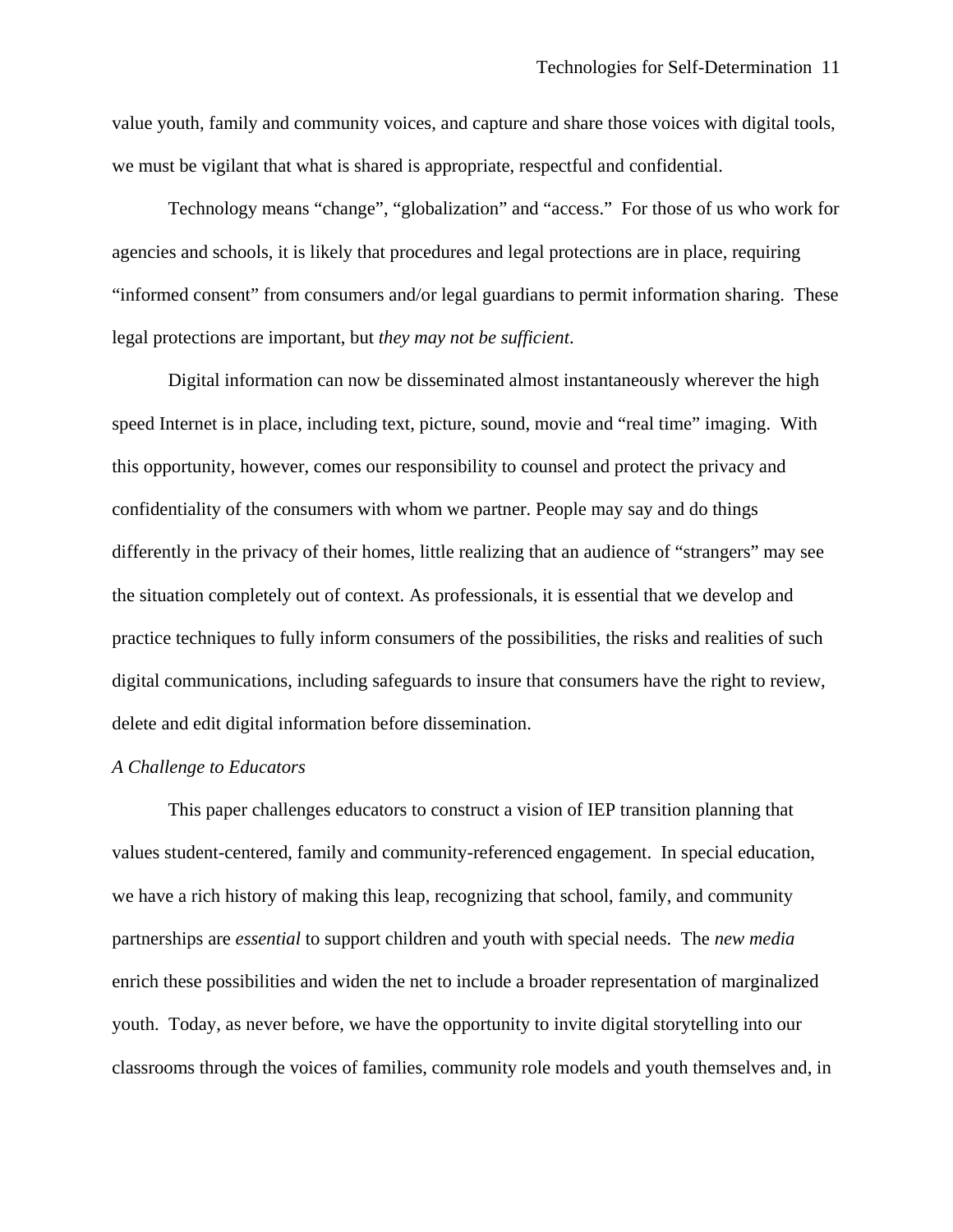so doing, support young people from diverse cultural backgrounds to become confident, goal directed, responsible citizens. Are we up for the challenge?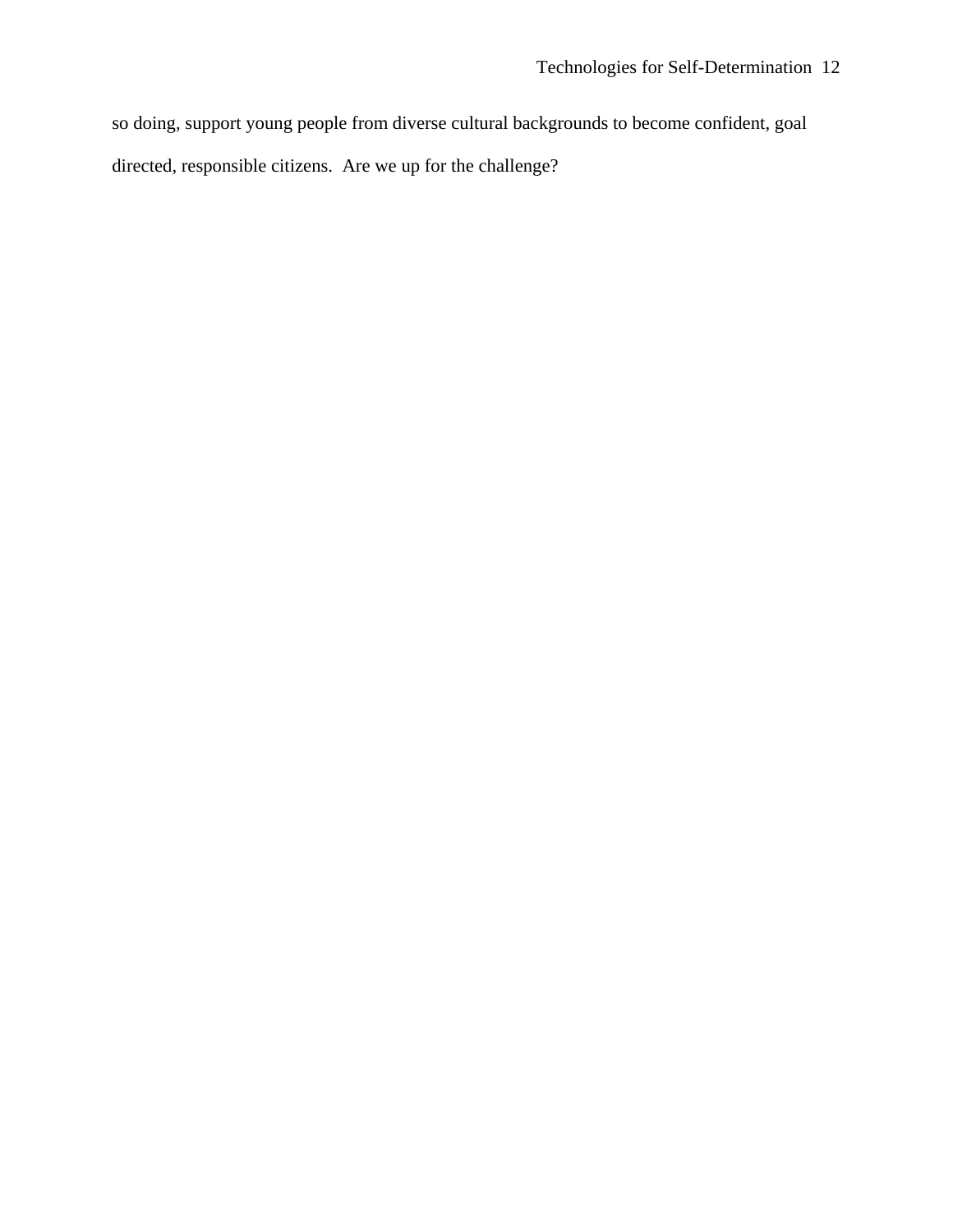#### References

- Abery, B., Arndt, K., Greger, P., Tetu, L., Eggebeen, A., Barosko, J., Hinga, A., McBride, M., Peterson, K., & Rudrud, L. (1994). *Self-determination for youths with disabilities: A family education curriculum*. Minneapolis, MN: Institute on Community Integration, University of Minnesota.
- Abery, B. H., & Stancliffe, R. J. (2003). *An ecological theory of self-determination: Theoretical foundations*. In M. L. Wehmeyer, B. H. Abery, D. E. Mithaug, & R. J. Stancliffe, Theory in self-determination: Foundations for educational practice (pp. 25-42). Springfield, IL: Charles C. Thomas.
- Algozzine, B., Browder, D., Karvonen, M., Test, D. W., & Wood, W. M. (2001). Effects of interventions to promote self‐determination for individuals with disabilities. *Review of Educational Research, 71,* 219‐277.
- Field, S., Martin, J., Miller, R., Ward, M., & Wehmeyer, M. (1998). Self-determination for persons with disabilities: A position statement of the Division on Career Development and Transition. *Career Development for Exceptional Individuals, 21*(2), 113-28.
- Furney, K. S., Carlson, N., Lisi, D., & Yuan, S. (1993). *Speak up for yourself and your future: A curriculum for building self-advocacy and self-determination skills.* Burlington, VT: Enabling Futures Project, University of Vermont.
- Hughes, C., & Carter, E. (2000). *The transition handbook: Strategies high school teachers use that work!* Baltimore, MD: Paul H. Brookes.
- Kelly, M. L. (2006, April). *Increasing youth participation in special education planning meetings: Multimedia tools for empowerment*. Presentation at the American Education Research Association (AERA), San Francisco, CA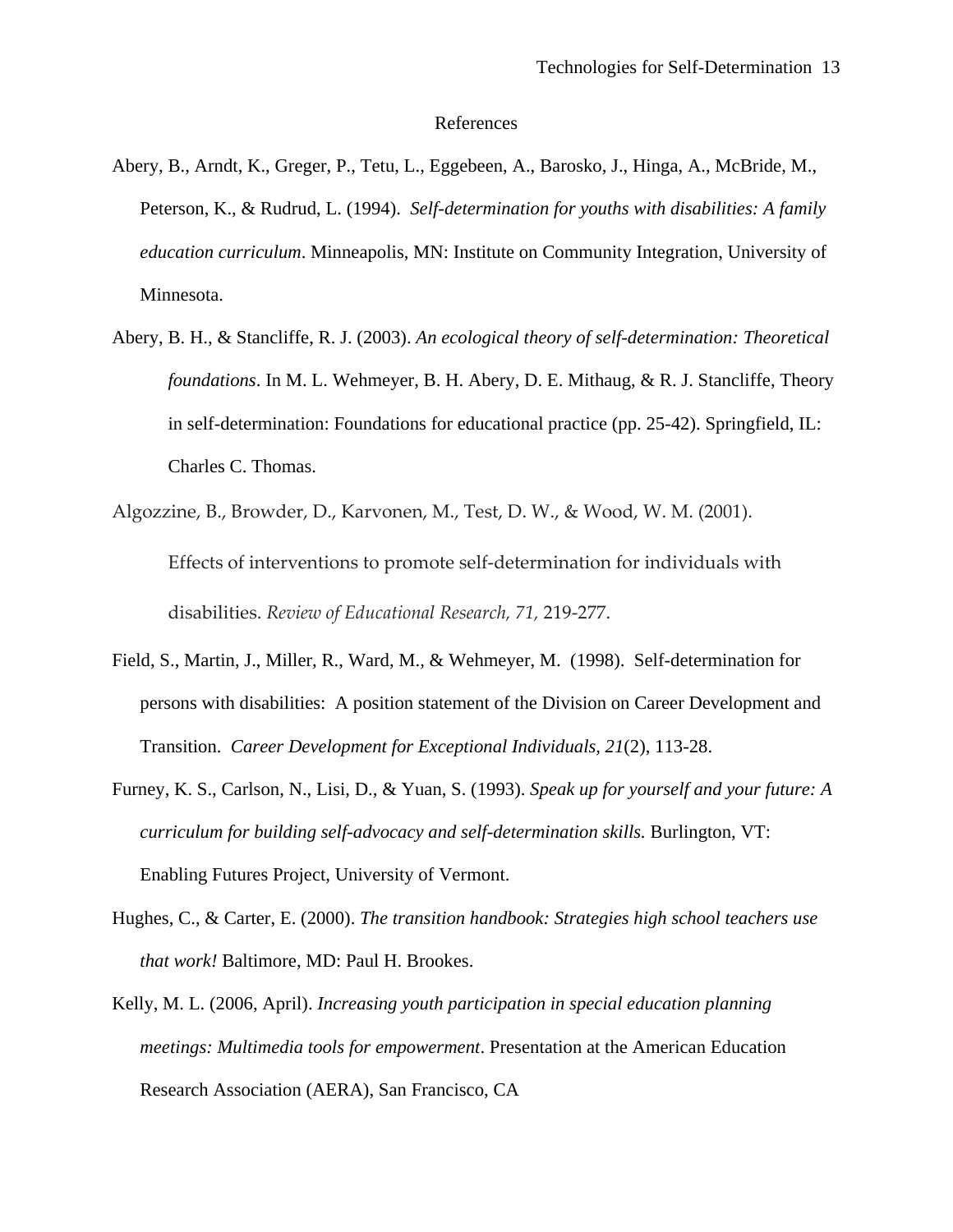- Kelly, M. L. (2007). *Multimedia tools for empowerment: Increasing youth participation in special education planning meetings.* Unpublished doctoral dissertation, Indiana University, Bloomington.
- Kelly, M. L., Skouge, J. R., & Thomas, K. (2005, March). *Utilizing multimedia tools to increase youth voice in special education planning meetings.* Presentation at CSUN Technology and Persons with Disabilities International Conference, Los Angeles, CA.
- Kurland, W., Hampton, K., Rush Simms, J., & Beckwith, R. (1995). *Lessons for living: The 20 self-determination skills and self-advocacy for people with developmental disabilities.* Santa Monica, CA: James Stanfield.
- Martin, J. E., Marshall, L. H. & Dupry, R. L. (2004). Participatory decision-making: Innovative practices that increase student self-determination. In R. W. Flexer, T. J. Simmons, P. Luft and R. M. Gaer (Eds.), *Transition planning for secondary students with disabilities* (pp. 304-332). Columbus, OH: Merrill Prentice Hall.
- Martin, J. E., Marshall, L. H., Maxon, L., & Jerman, P. (1996). *ChoiceMaker self-determination curriculum.* Longmont, CO: Sopris West, Inc.
- Mason, C., McGahee-Kovac, M., & Johnson, L. (2004). How to help students lead their IEP meetings. *Teaching Exceptional Children, 36*(3), 18-24
- Powers, L. E., Turner, A., Westwood, D. H., Loesch, C., Brown, A., & Rowland, C. (1998). TAKE CHARGE for the future: A student-directed approach to transition planning. In M. Wehmeyer & D. Sands (Eds.), *Making it happen: Student involvement in education planning, decision making, and instruction*, (pp. 187-210). Baltimore, MD: Paul H. Brookes.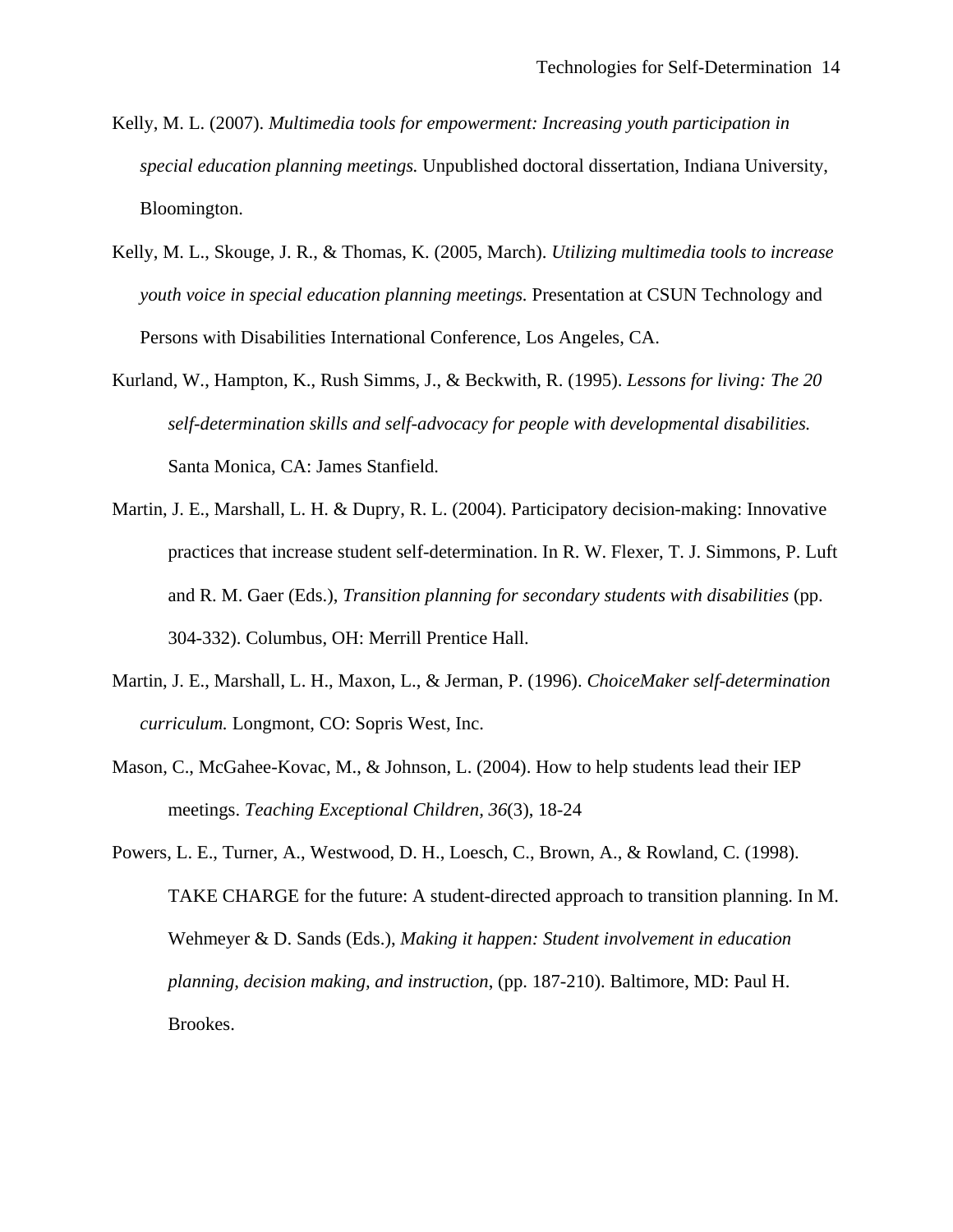- Skouge, J. (2007). Assistive technology supports for self determination and community inclusion. "Dare to Dream: Technologies for Voice.*" Review of Disability Studies: An International Journal*. In press.
- Tapscott, D. (1997). Growing up digital: The rise of the net generation. New York: McGraw-Hill.
- Thoma, C. A., Rogan, P., & Baker, S. R. (2001). Student involvement in transition planning: Unheard voices*. Education and Training in Mental Retardation and Developmental Disabilities, 36*, 16-29.
- Torgerson, C. W., Miner, C.A., & Shen, H. (2004). Developing student competence in self directed IEPs. *Intervention in School & Clinic, 39,* 162-167.
- Wehmeyer, M. L., & Schwartz, M. (1998). The relationship between self-determination and quality of life for adults with mental retardation. *Education and Training in Mental Retardation and Developmental Disabilities, 33,* 3‐12.
- Wood, W., Test, D., Browder, D., Algozzine, B., & Karvonen, M., (1999; Revised, 2004). *Self determination synthesis project*. Charlotte, NC: Self-Determination Synthesis Project, University of North Carolina.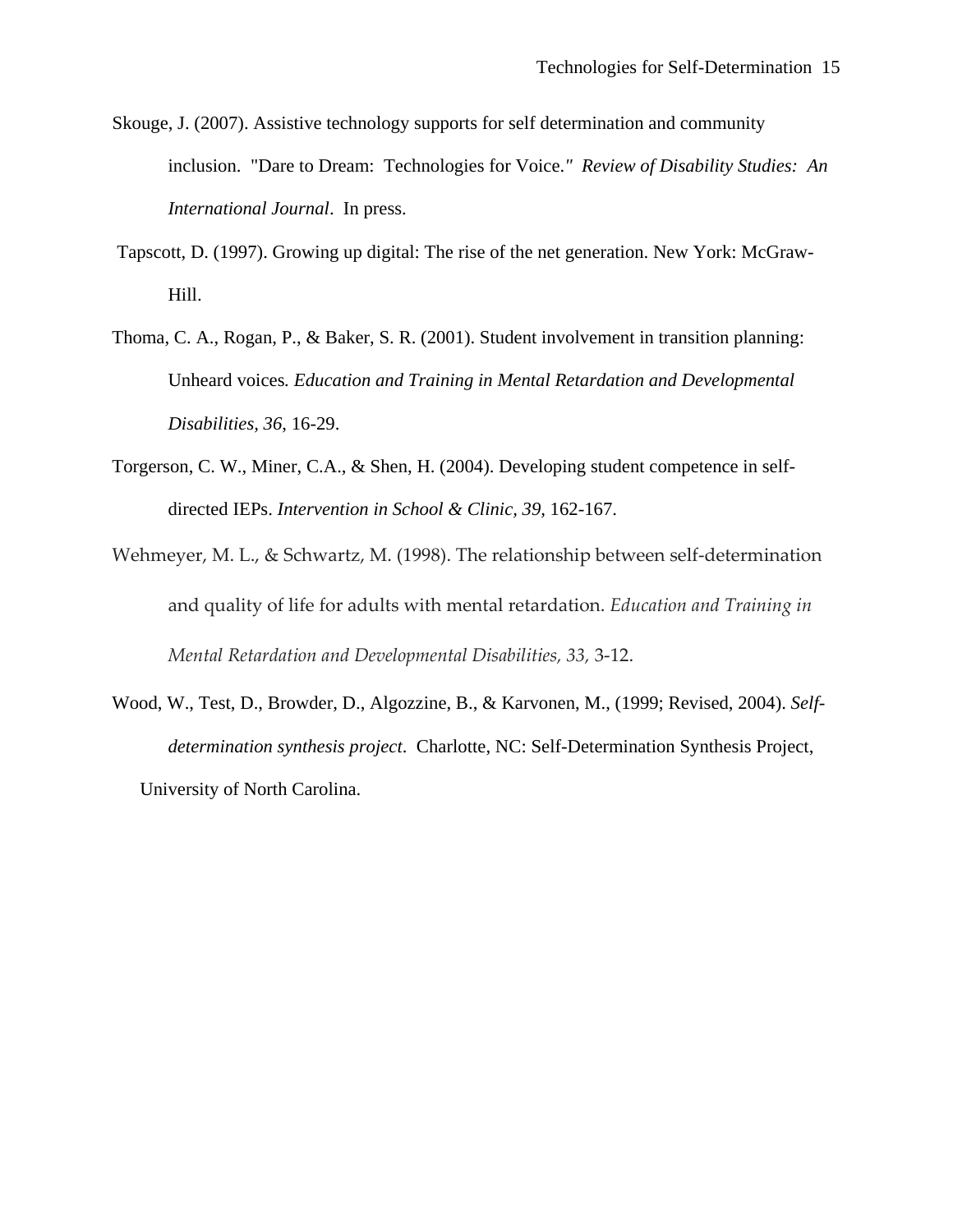### **Table 1. Self-Determination Curricula (Woods, et al., 1999, Revised 2004)**

ChoiceMaker Self-determination Curriculum (Martin, Marshall, Maxon, & Jerman, 1996).

Lessons For Living: The 20 Self-Determination Skills and Self-Advocacy for People with Developmental Disabilities (Kurland, Hampton, Rush Simms, & Beckwith, 1995).

Self-determination for Youths with Disabilities: A Family Education Curriculum (Abery, et al., 1994).

Speak up for Yourself and Your Future! A Curriculum for Building Self-Advocacy and Self-Determination Skills (Furney, Carlson, Lisi, & Yuan, 1993).

Take Charge for the Future (Powers, Turner, Westwood, Loesch, Brown, & Rowland, 1998).

The Transition Handbook: Strategies High School Teachers Use that Work! (Hughes & Carter, 2000).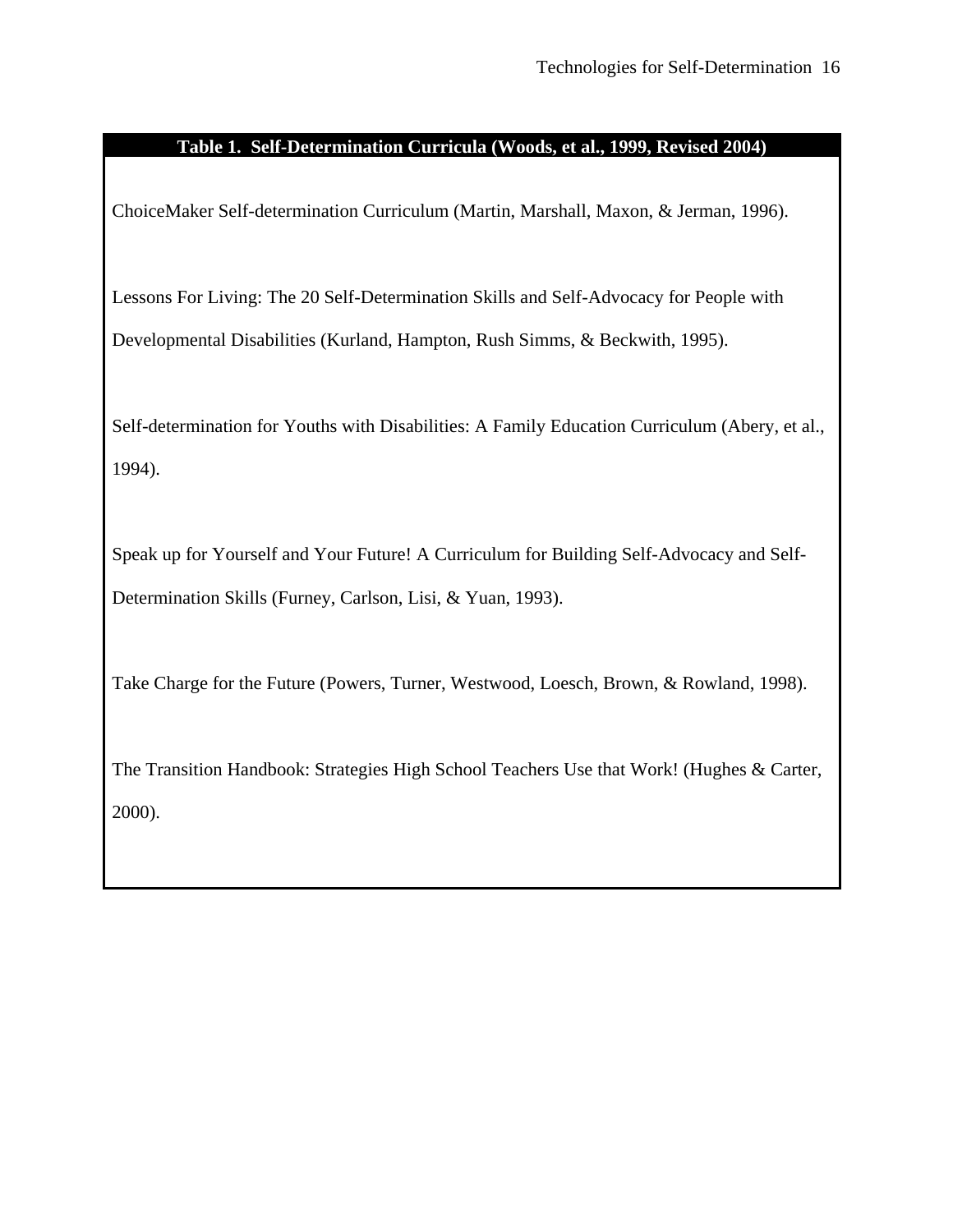# **Table 2. Preparing and Implementing IEP Transition Meetings**

### **Prior to the first meeting:**

- Script and rehearse the multimedia presentation *in the youth's voice* (under the guidance and support of a teacher or other youth advocate).
- Invite a diverse mix of participants, perhaps totaling 7-9, including professionals, family members and "critical friends."
- Identify a location that lends itself to distraction-free, multimedia projection and round-table discussion.

# **During the first meeting:**

- Include a protocol (spiritual or secular) for opening and closing.
- Give *first voice* to the youth to make his or her presentation (perhaps 20-30 minutes' duration), followed by round-robin affirmation by participants.
- Facilitate questions, discussion and suggestions.

# **Prior to the second meeting:**

• Solicit "after thoughts" and suggestions from participants through follow-up interviews.

# **During the second meeting:**

- Delineate the written elements of the transition plan, including
	- Prioritizing goals,
	- Formalizing a support team ("circle of support"),
	- Identifying needed resources,
	- Mapping short-term goals and steps of progression, and
	- Identifying strategies for assessment.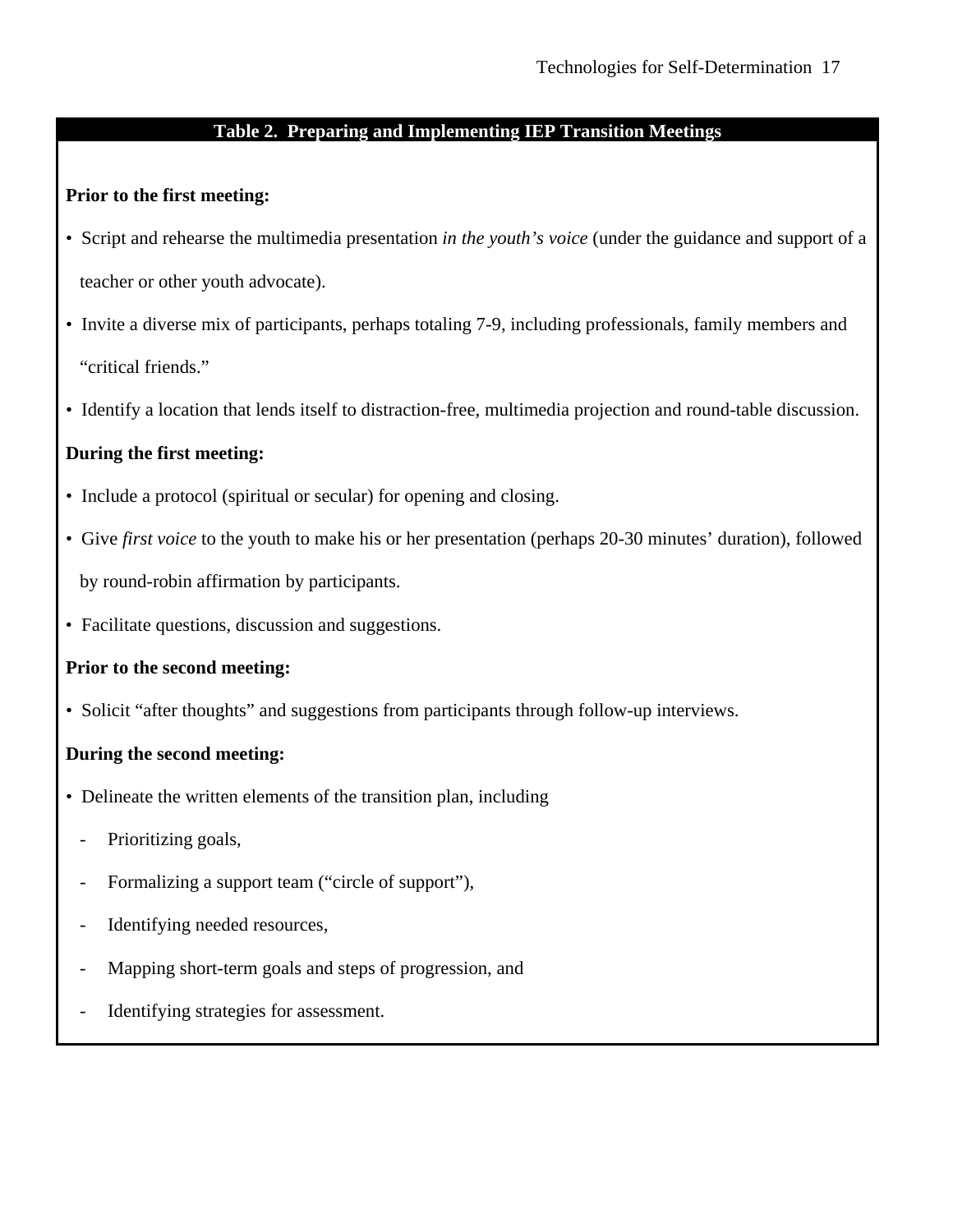# **Table 3. Choices for Multimedia Self-Expression**

- Portrait, landscape and seascape photography and imagery celebrating people, places, and activities.
- Video recording of role models, family and friends, including interviews, stories, and demonstrations and expressions of encouragement.
- Audio recording of songs, music, prayers, stories, poems, voices and environmental sounds.
- Self-recording of role plays and skill performances ("video feed forward") depicting life choices and skills that youth have visualized but not yet attained.
- "Gifting" multimedia expressions to family and community, in the form of digital slide shows and recordings.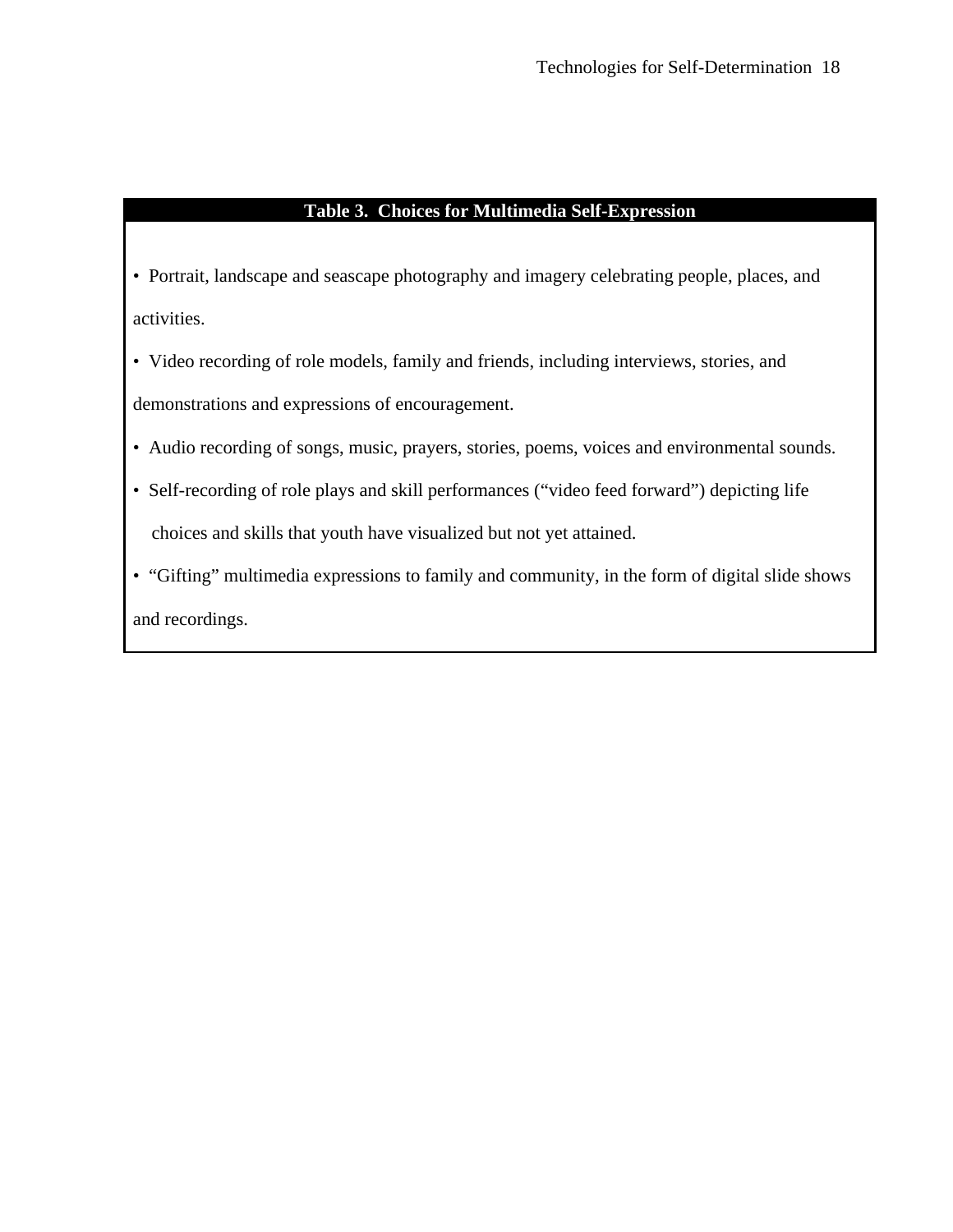# **Table 4. Generative Themes for Self-Determination**

- Introducing my family
- Journaling my day
- Accepting responsibilities
- Sharing joys and sorrows
- Celebrating beauty and wonder
- Giving voice to family and friends
- Acknowledging my accomplishments
- Learning from role models
- Visualizing my future: Goal setting and planning
- Expressing appreciation
- Giving back to community
- Committing to personal growth and change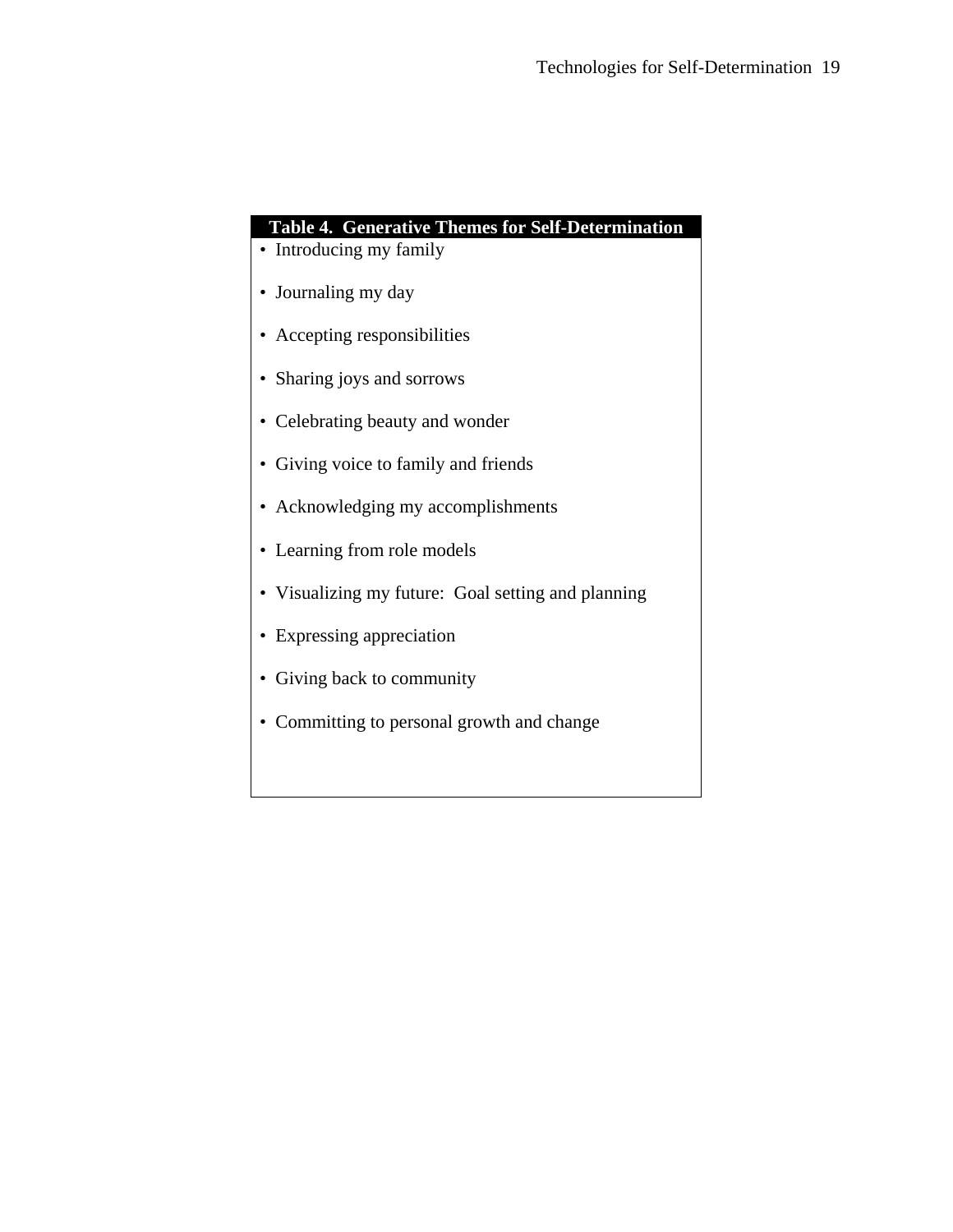### **Table 5. Technologies for Voice Toolkit Recommendations**

### **Computer**

- PC or Mac with current operating system (no more than 5 years old)
- PowerPoint or Keynote (or other multimedia "presentation" software)
- USB port for digital camera / Firewire port (IIEE 1394) for video camera
- Music importing / recording software (e.g., iTunes, Audacity, Windows Media Player)
- Microphone to record narration
- Speakers or headset to hear sound

# **Camera**

**•** Digital camera (3.1 megapixels or larger)

- Alternative: Use film or disposable camera. A photo processing facility can put pictures on a disk,

or use a scanner or take digital or video pictures of paper-based photographs.

# **Video Camcorder**

- Digital video camcorder (e.g., mini-dv format)
- Handheld microphone and headphones
- Tripod
- Editing software iMovie (Mac) or Microsoft Movie Maker (PC) are included with current computer operating systems